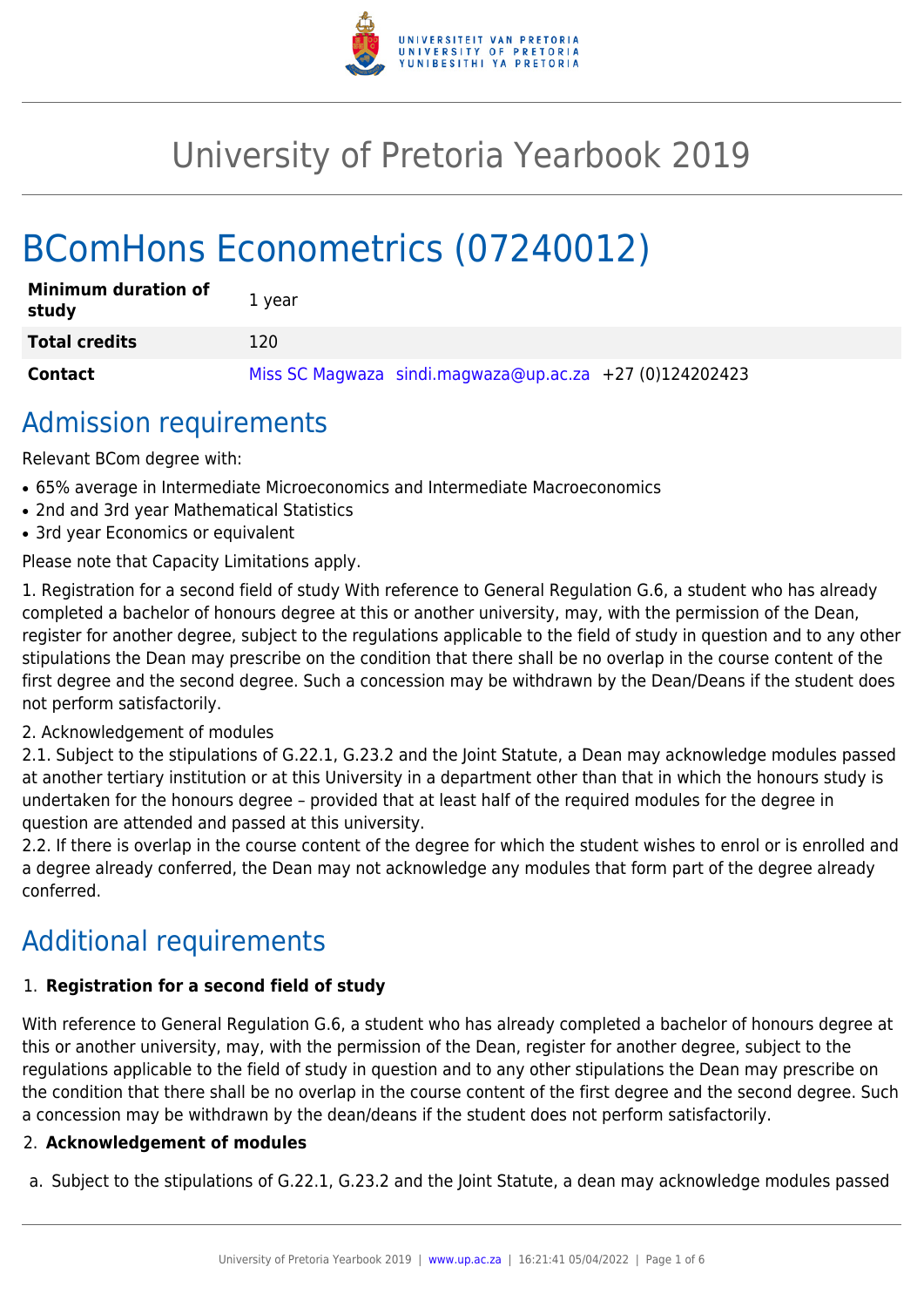

at another tertiary institution or at this University in a department other than that in which the honours study is undertaken for the honours degree – provided that at least half of the required modules for the degree in question are attended and passed at this university.

b. If there is overlap in the course content of the degree for which the student wishes to enrol or is enrolled and a degree already conferred, the Dean may not acknowledge any modules that form part of the degree already conferred.

# Other programme-specific information

- Please consult the individual modules for applicable prerequisites.
- All prescribed modules are compulsory; no elective module may be substituted for a compulsory module.
- A minimum of at least 120 credits must be obtained, 90 from compulsory modules and 30 from the research component.
- The Econometrics programme is a one year programme, and, therefore, students cannot fail any modules. Failure of any module will lead to expulsion from the programme.

All honours candidates are required to attend the Department's orientation and welcome programme, which orientates candidates with respect to the requirements and demands of the postgraduate programme, and deals with critical administrative and academic requirements necessary to succeed in the postgraduate programme.

# **Capacity limitations**

- The supervision of postgraduate students is a time-consuming process, and, therefore, the Department reserves the right to limit entry into programmes.
- Please consult the Department for the most recent information on enrolment expectations.
- All reasonable measures will be taken to ensure that those students who meet the minimum requirements, are enrolled.
- In the event that departmental capacity cannot accommodate the number of students who meet the minimum requirements, the students will be ranked according to the above averages, and only the top performing students will be admitted to the programme, in accordance with the number of students that the departmental teaching capacity and supervision can accommodate.

# Examinations and pass requirements

In calculating marks, General Regulation G12.2 applies.

Subject to the provisions of General Regulation G.26, a head of department determines, in consultation with the Dean

- when the honours examinations in his/her department will take place, provided that:
- i. honours examinations which do not take place before the end of the academic year must take place no later than 18 January of the following year, and all examination results must be submitted to Student Administration by 25 January; and
- ii. honours examinations which do not take place before the end of the first semester may take place no later than 15 July, and all examination results must be submitted to Student Administration on or before 18 July.
- whether a candidate will be admitted to a supplementary examination, provided that a supplementary examination is granted, only once in a maximum of two prescribed semester modules or once in one year module;
- supplementary examinations (if granted) cover the same subject matter as was the case for the examinations;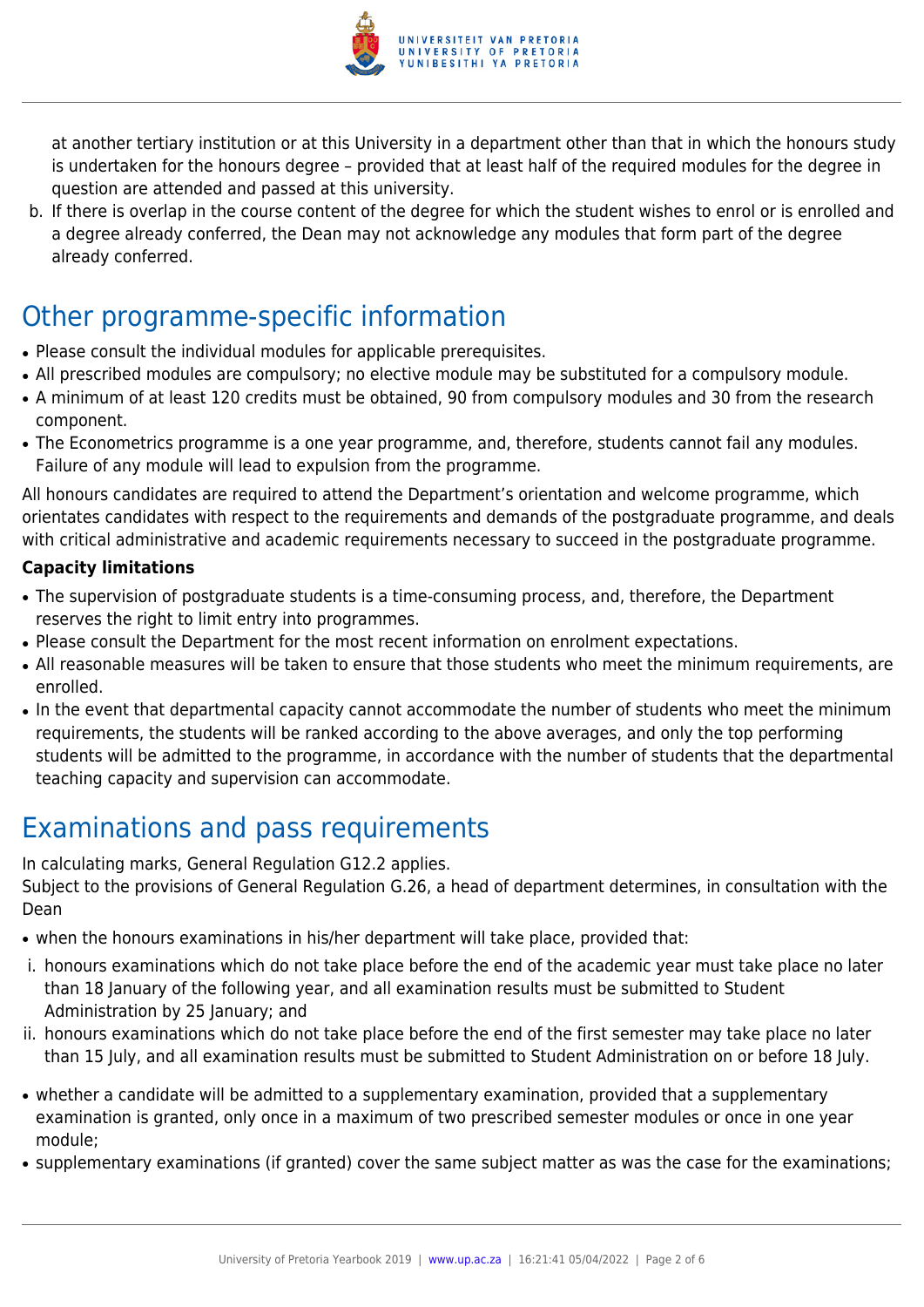

- NB: For the purpose of this provision, the phrase "not sit for an examination more than twice in the same subject" as it appears in General Regulation G.18.2, implies that a candidate may not be admitted to an examination in a module, including a supplementary examination, more than three times.
- the manner in which research reports are prepared and examined in his/her department.

**NB**: Full details are published in each department's postgraduate information brochure, which is available from the relevant head of department. The minimum pass mark for a research report is 50%. The provisions regarding pass requirements for dissertations contained in General Regulation G.12.2 apply mutatis mutandis to research reports.

Subject to the provisions of General Regulation G.12.2.1.3, the subminimum required in subdivisions of modules is published in the study guides, which is available from the relevant head of department.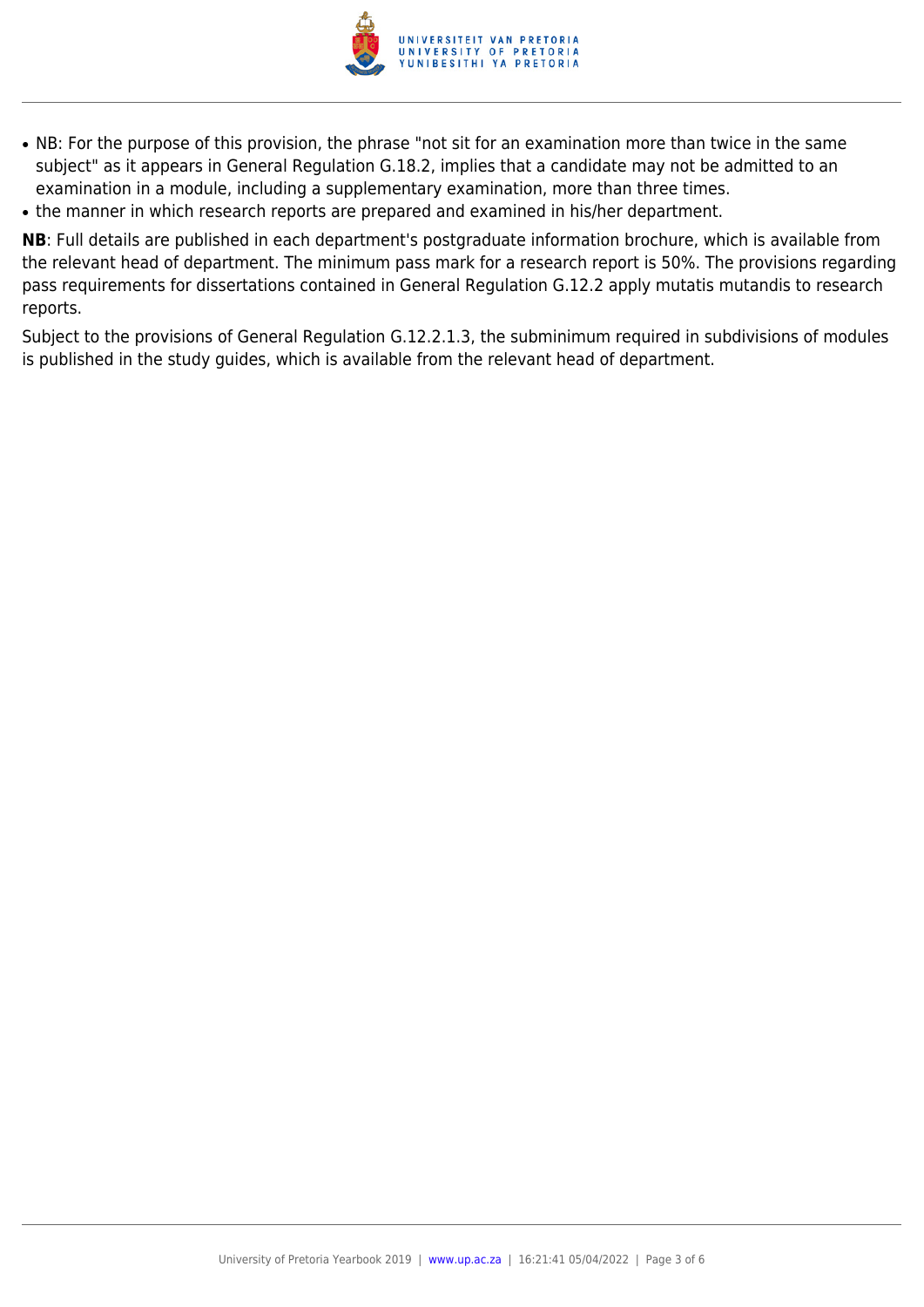

# Curriculum: Final year

**Minimum credits: 120**

# **Core modules**

# **Econometrics 714 (EKT 714)**

| <b>Module credits</b>         | 15.00                          |
|-------------------------------|--------------------------------|
| <b>Prerequisites</b>          | WST 311, 321 or EKT 713, 723   |
| <b>Contact time</b>           | 1 lecture per week             |
| <b>Language of tuition</b>    | Module is presented in English |
| <b>Department</b>             | Economics                      |
| <b>Period of presentation</b> | Semester 1                     |

### **Module content**

An advanced module in cross-section econometrics. The module will include a review of statistics and regression analysis, but focus on advanced issues, such as identification, unobserved heterogeneity, the estimation of treatment effects and nonparametric econometrics.

# **Econometrics 724 (EKT 724)**

| <b>Module credits</b>         | 15.00                          |
|-------------------------------|--------------------------------|
| <b>Prerequisites</b>          | <b>EKT 714</b>                 |
| <b>Contact time</b>           | 1 lecture per week             |
| <b>Language of tuition</b>    | Module is presented in English |
| <b>Department</b>             | Economics                      |
| <b>Period of presentation</b> | Semester 2                     |

#### **Module content**

An advanced module in time series econometrics. The module will include a review of statistics and regression analysis, but focus on more advanced issues, such as non-linear modelling, vector auto regression, and other concepts.

### **Research essay 795 (EKT 795)**

| <b>Module credits</b>         | 30.00                                  |
|-------------------------------|----------------------------------------|
| <b>Prerequisites</b>          | Only for Honours Econometrics students |
| <b>Contact time</b>           | 1 lecture per week                     |
| <b>Language of tuition</b>    | Module is presented in English         |
| <b>Department</b>             | Economics                              |
| <b>Period of presentation</b> | Year                                   |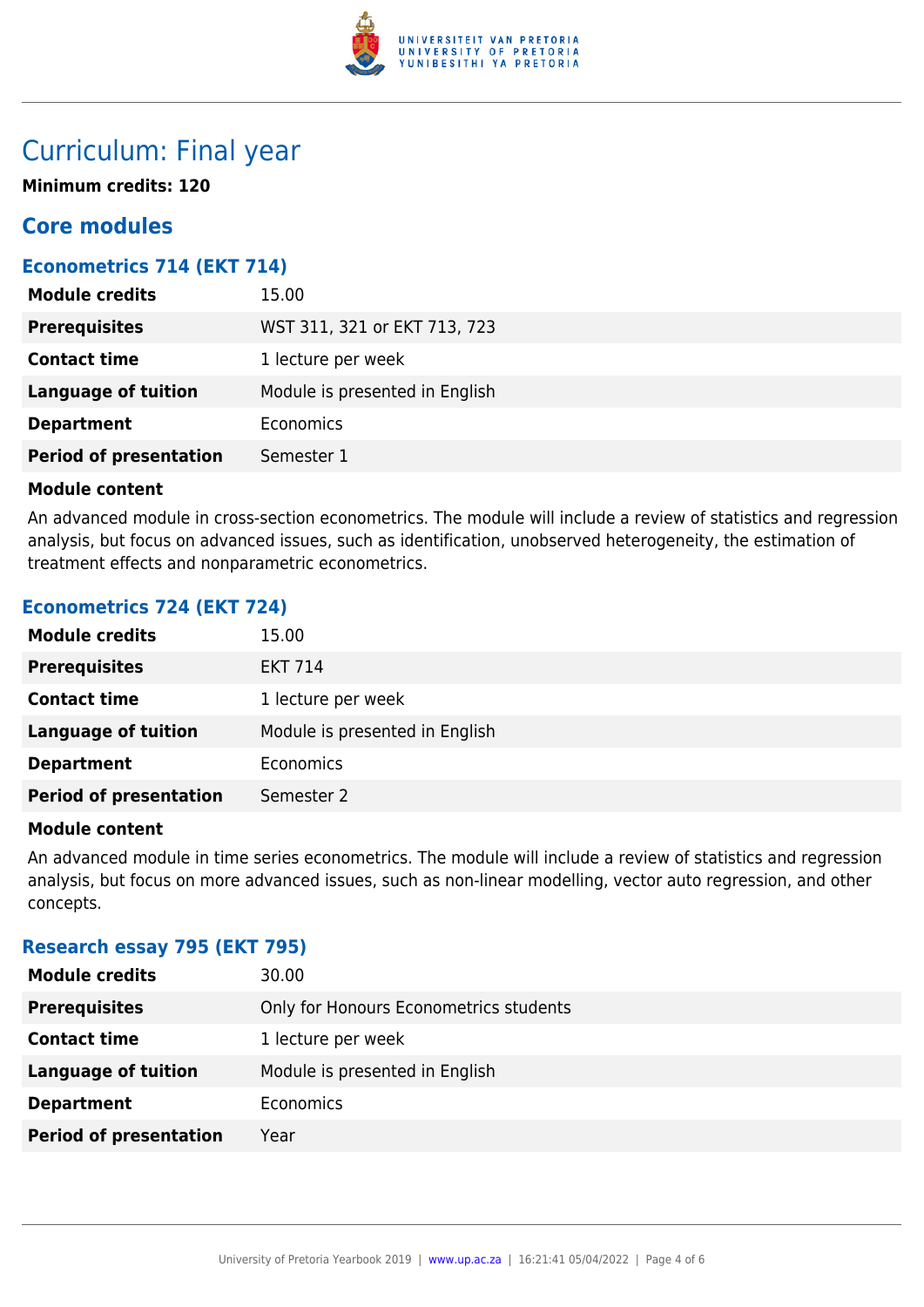

#### **Module content**

This module will present the underlying principles of research methodology, as well as the principles of writing, referencing, research ethics, the reporting of data and the reporting of empirical results, with special attention paid to providing the sort of information needed for others to be able to replicate the analysis. The module will be evaluated based on an empirical research proposal, a research ethics submission and a research paper focussing on empirical analysis related to economic issues or the econometric evaluation of policies.

## **Macroeconomics 780 (MEK 780)**

| <b>Module credits</b>         | 15.00                                        |
|-------------------------------|----------------------------------------------|
| <b>Service modules</b>        | Faculty of Natural and Agricultural Sciences |
| <b>Prerequisites</b>          | Admission into relevant programme            |
| <b>Contact time</b>           | 2 lectures per week, 1 seminar per week      |
| <b>Language of tuition</b>    | Module is presented in English               |
| <b>Department</b>             | Economics                                    |
| <b>Period of presentation</b> | Semester 1                                   |

#### **Module content**

This module will cover the core theoretical concepts of macroeconomics focussing specifically on labour and goods markets as well as intertemporal issues, such as capital markets. Topics will include economic growth, exogenous and endogenous, business cycles, monetary economics, stabilization policies and structural policies.

### **Macroeconomics 781 (MEK 781)**

| <b>Module credits</b>         | 15.00                          |
|-------------------------------|--------------------------------|
| <b>Prerequisites</b>          | <b>MEK 780</b>                 |
| <b>Contact time</b>           | 1 lecture per week             |
| <b>Language of tuition</b>    | Module is presented in English |
| <b>Department</b>             | Economics                      |
| <b>Period of presentation</b> | Semester 1 or Semester 2       |

#### **Module content**

As a follow-on to the first semester of macroeconomics MEK 780, this module will cover more advanced topics in macroeconomics, especially international finance and political economy. The role of money will also receive attention.

### **Microeconomics 780 (MIE 780)**

| <b>Module credits</b>      | 15.00                                        |
|----------------------------|----------------------------------------------|
| <b>Service modules</b>     | Faculty of Natural and Agricultural Sciences |
| <b>Prerequisites</b>       | Admission into relevant programme            |
| <b>Contact time</b>        | 4 lectures per week                          |
| <b>Language of tuition</b> | Module is presented in English               |